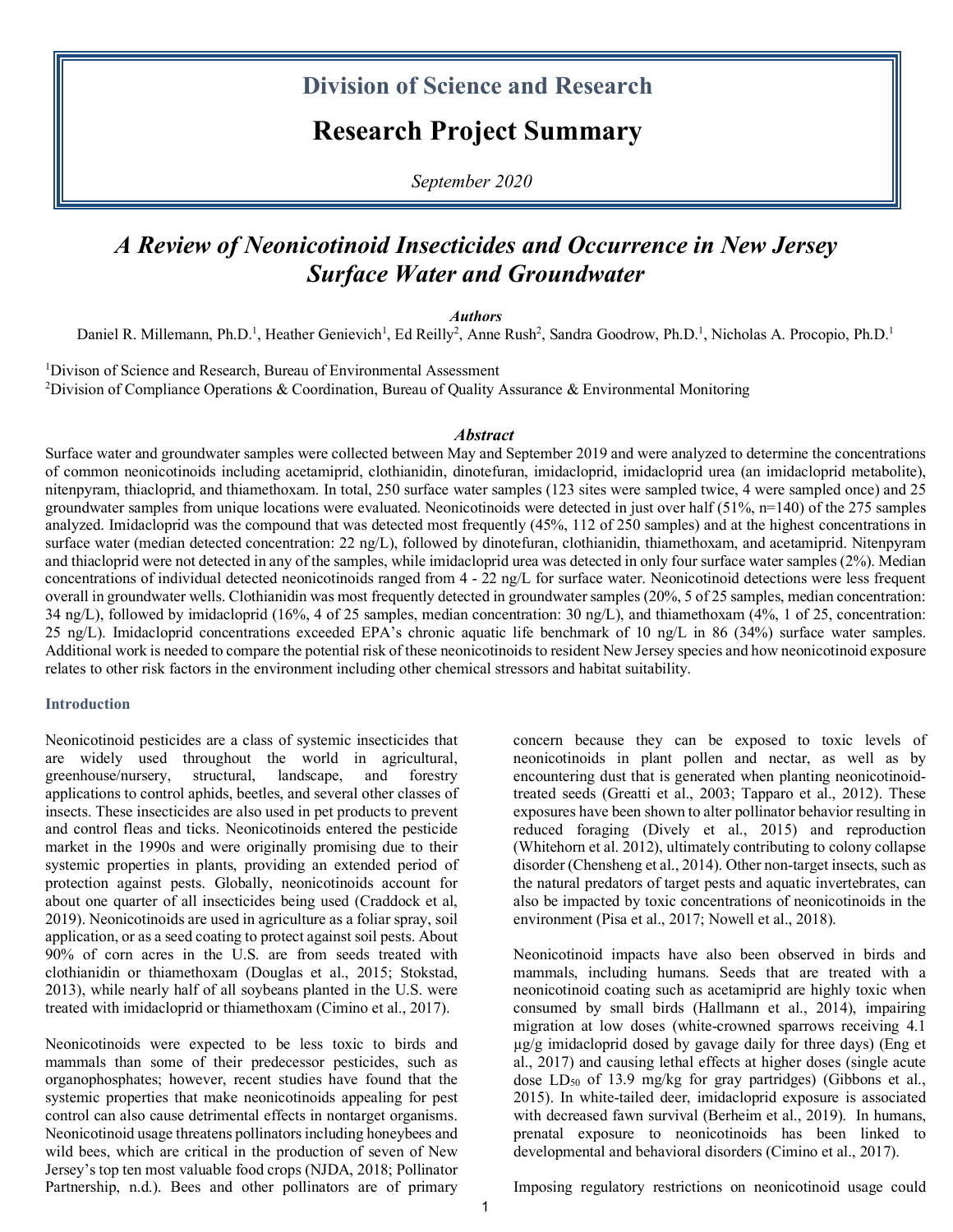contribute to reduced impacts on pollinators, aquatic life, and the terrestrial environment. In 2013, the European Union restricted the use of three neonicotinoids (clothianidin, imidacloprid, and thiamethoxam) in Regulation (EU) No 485/2013 (EU 2018), forbidding their use in flowering crops that appeal to honeybees and other pollinating insects. The European Union subsequently expanded the neonicotinoid ban to all field crops in 2018 (European Commission, 2020). In the United States, specific states including Maryland, Connecticut, and Vermont have restricted application of neonicotinoids to only licensed applicators (MD House Bill 605, 2015; State of Connecticut, 2016; Vermont General Assembly, 2019). These restrictions are intended to protect pollinators as residential insecticide products can be much more concentrated than their agricultural counterparts.



(NJDEP) tracks and publishes in-state commercial pesticide usage in its pesticide use survey reports, which are generally updated every three years (NJDEP, n.d.). The neonicotinoid results from the most recent reports available (2016-2018) are reflected in Figure 1. In New Jersey, around 52,000 pounds of neonicotinoid insecticides are applied each year by licensed applicators. Lawn care application by licensed applicators is the largest reported usage category; however, these pesticide reports do not capture residential usage of over-the-counter neonicotinoid products. When broken down into individual neonicotinoid compounds, between 2016 and 2018 imidacloprid accounted for 90% of all neonicotinoid insecticides applied by licensed applicators, while dinotefuran and acetamiprid each accounted for 3%, and clothianidin and thiamethoxam each accounted for 2%.



*Figure 1. Total neonicotinoid insecticides applied annually in New Jersey by licensed applicators (pounds of active ingredient). Data shown in blue are based on the most recently published data from licensed pesticide applicators for each category of DEP's Pesticide Use Reports (NJDEP, n.d.). Data shown in green are based on Mineau, 2019. This figure does not include neonicotinoid usage by homeowners.* 

Based on the widespread usage of neonicotinoid insecticides and potential ecotoxicological impacts, NJDEP initiated a study in 2019 to investigate the occurrence of neonicotinoids in surface water and groundwater. Assessment of these data can assist decision-making concerning neonicotinoid use management and risk in the State of New Jersey. Surface water and groundwater sampling were conducted in the spring and summer of 2019

throughout the state of New Jersey and samples were analyzed for the presence of neonicotinoids. The goal of this study was to determine the levels of neonicotinoid compounds including acetamiprid, clothianidin, dinotefuran, imidacloprid, imidacloprid urea, nitenpyram, thiacloprid, and thiamethoxam in surface and groundwater across the state of New Jersey and to evaluate the potential for risk from the occurrence of these compounds.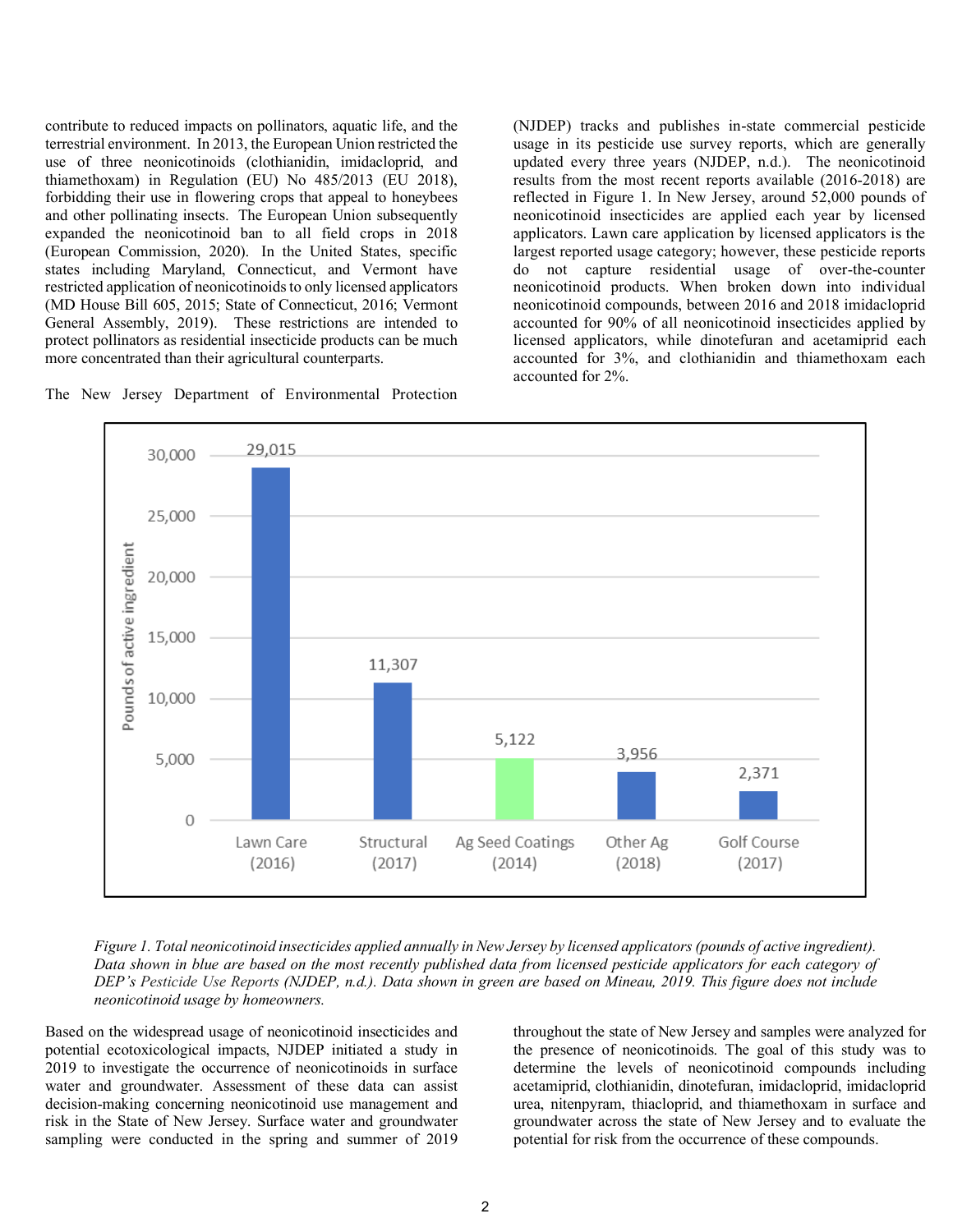#### **Methods**

Neonicotinoid occurrence data were collected as part of a larger routine monitoring program conducted by the NJDEP Office of Pesticide Evaluation and Monitoring with cooperation and assistance from the NJDEP Bureau of Freshwater and Biological Monitoring and USGS Water Science Center. Most of the selected surface water sites were sampled on two separate occasions. An initial sampling effort was conducted in May or June 2019 and then a subsequent sampling effort occurred in August or September 2019. In total there were 250 surface water samples (123 sites were sampled twice, 4 were sampled once) and each of 25 wells were sampled once (including 8 additional trip blanks) for groundwater. Detailed collection and chemistry methodologies are outlined in the respective surface water and groundwater Quality Assurance Project Plans retained by the Office of Pesticide Evaluation and Monitoring.

The NJDEP Office of Pesticide Evaluation and Monitoring prepared samples by filtering one liter of each surface and ground water sample, which were then spiked with an internal surrogate standard (D4-imidacloprid) and loaded onto a precleaned Oasis® hydrophilic lipophilic balanced (HLB) solid phase extraction (SPE) cartridge (6 ml, 500 mg). The water samples were pumped through the SPE cartridge at a flow rate of 10 ml/min and then dried for approximately one hour with air. Analytes were eluted into a clean glass concentrator tube using 10 ml of a 50:50 mixture of dichloromethane and acetone. The eluent was evaporated to dryness using a gentle stream of nitrogen and reconstituted into 0.5 ml of acetonitrile. Samples were analyzed using an Agilent 6410B liquid chromatograph/mass spectrometer triple quad instrument (LC/MS/MS) to qualitatively identify and quantify the eight analytes of interest: acetamiprid, clothianidin, dinotefuran, imidacloprid, imidacloprid urea, nitenpyram, thiacloprid, and thiamethoxam. Sample analysis were performed in the dynamic multi-reaction method (DMRM) mode of operation, which produced characteristic mass transitions for each analyte. A liquid chromatographic gradient was utilized to separate the targeted analytes using methanol and 5 millimolar (mM) ammonium acetate as the mobile phases. A Poroschell EC-C18 (3.0 x 55 mm with 2.7 µm particle size) chromatographic column was used with a flow rate of 0.6 ml/min. An internal deuterated surrogate standard (D4 imidacloprid) was used to assess for discrepancies in recovery resulting from matrix suppression for each of the analytes. Of the 238 analyte detections, 106 had surrogate recoveries of less than 30%. All data, including those with acceptable surrogate

#### **Results**

Neonicotinoids were detected in just over half (51%) of the water samples collected in this study. A summary of the detections for both surface water and groundwater samples is presented in Table 1. At least one detection occurred in 53% of the surface water samples and 28% of the groundwater samples. Imidacloprid was detected most frequently in surface water samples (45%, n=112), followed by dinotefuran (18%, n=44), clothianidin (12%, n=30), thiamethoxam (11%, n=28), and acetamiprid (4%, n=10). Nitenpyram and thiacloprid were not

recoveries, were corrected (adjusted) based on the ratio of recovered D4-imidacloprid to minimize underreporting detected concentrations.

Quantitative method detection limit (MDL) values were determined following the procedures described in EPA, 2016. Calculated MDLs for this study ranged from 4.5 ng/L to 7.4 ng/L (Table 1). The EPA defines an MDL as "...the minimum measured concentration of a substance that can be reported with 99% confidence that the measured concentration is distinguishable from method blank results" (EPA, 2016). However, the LC/MS triple quad instrument used in this study is extremely sensitive and is capable of detecting the unique mass transitions of these compounds and thus the presence of targeted analytes at levels lower than the calculated MDL. This technology is capable of qualitatively detecting the presence of the neonicotinoid analytes at least an order of magnitude below the MDL in difficult matrices, albeit at a lower level of confidence than the defined MDLs. It is understood that at extremely low levels, the precision associated with quantification decreases (or broadens) significantly, which produces higher MDL values.

In this study, calibration curves were generated for each analyte on each day samples were analyzed and were consistently linear down to 4 ng/ml. Since the initial volume of the surface and ground water samples were approximately one liter and the final volume was 0.5 ml, results were quantified and reported down to 2 ng/L (ppt) based on the reproducibility of the calibration curves as well as their applicability to a research monitoring effort and that they are not used for regulatory or compliance purposes.

Analytes that were detected below 2 ng/L were not quantified but were reported as  $\leq$ 2 ng/L to indicate the presence of the analyte in the sample. These lower end detections were set to a value of 1 ng/L (one-half of the reporting value) to be corrected based on laboratory recoveries and included in statistical summaries. If the ratio of an analyte's mass transitions was not observed within the acceptance range, the result was reported as non-detectable (ND). Similar methods to these analytical and reporting approaches are described in Hladik et al. 2018, Hladik et al. 2014, Hladik and Calhoun 2012, Klarich et al. 2017, and Kuechle et al. 2019. Since detections of individual analytes are based on the precision of the sample extraction procedure along with the analysis, values below 2 ng/L were produced with less confidence than values above. It is often helpful for environmental monitoring purposes to evaluate qualified results, even if quantitatively some uncertainty remains.

detected in this study, while imidacloprid urea was detected in only four surface water samples (2%). Median concentrations of individual detected neonicotinoids ranged from 4 - 22 ng/L for surface water. The median surface water concentration for total (additive) neonicotinoids on a per site basis was 20 ng/L (Figure 2). Imidacloprid was consistently the dominant neonicotinoid detected and had the highest median concentration across this study, although acetamiprid and thiamethoxam had the highest observed concentration at a small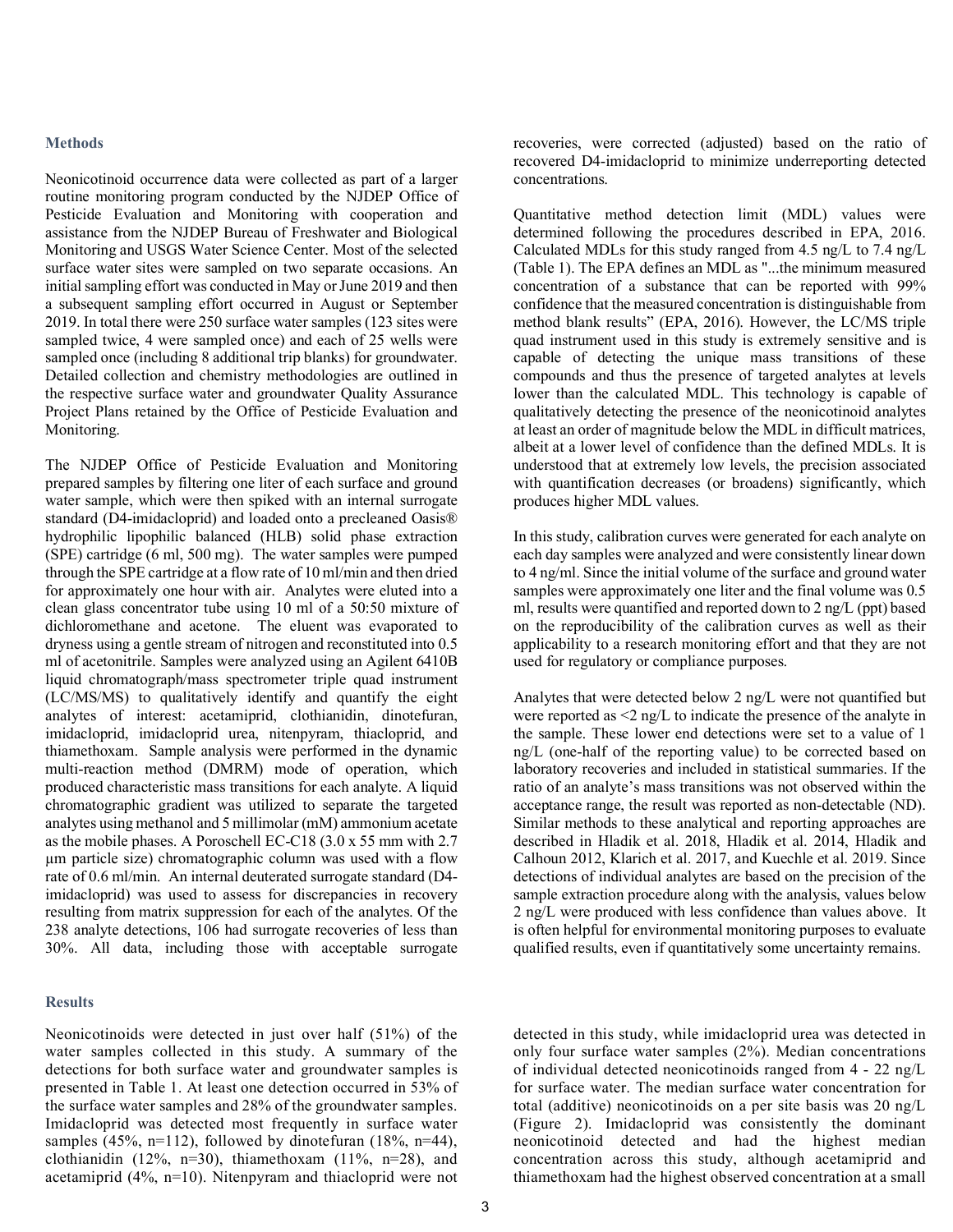number of sites (3 and 7 sites, respectively). Detections were less frequent among the groundwater samples. Clothianidin was most frequently detected in groundwater samples (20%, n=5),

followed by imidacloprid (16%,  $n=4$ ), and thiamethoxam (4%, n=1). The maximum groundwater concentration of clothianidin and imidacloprid were 110 and 350 ng/L, respectively.

*Table 1. Summary of occurrence data. Detection frequencies were calculated out of the total 250 surface water samples and 25 groundwater samples. Combined neonicotinoids are the additive values of detected concentrations at each site, which is not expected to equal summation of columns as multiple neonicotinoids may be detected in each surface or groundwater sample. Median, Maximum, and MDL concentrations are represented in ng/L.*

|                            |            |                | Surface Water $(n=250)$ |           |                    | Groundwater $(n=25)$ |                        |                      |     |  |  |
|----------------------------|------------|----------------|-------------------------|-----------|--------------------|----------------------|------------------------|----------------------|-----|--|--|
| Neonicotinoid              | <b>MDL</b> | Detects        | Detection<br>Frequency  | Median    | Max                | Detects              | Detection<br>Frequency | Media<br>$\mathbf n$ | Max |  |  |
| Acetamiprid                | 6.0        | 10             | $4\%$                   | 6.0       | >12,00<br>$\theta$ | $\theta$             | $0\%$                  | <b>NA</b>            | ND  |  |  |
| Clothianidin               | 6.5        | 30             | 12%                     | 4.0       | 39                 | 5                    | 20%                    | 34                   | 110 |  |  |
| Dinotefuran                | 6.8        | 44             | 18%                     | 5.0       | 193                | $\theta$             | $0\%$                  | <b>NA</b>            | ND  |  |  |
| Imidacloprid               | 7.4        | 112            | 45%                     | 22.0      | 640                | 4                    | 16%                    | 30                   | 350 |  |  |
| Imidacloprid<br>Urea       | 5.9        | $\overline{4}$ | $2\%$                   | 18.5      | 29                 | $\Omega$             | $0\%$                  | <b>NA</b>            | ND  |  |  |
| Nitenpyram                 | 4.5        | $\theta$       | $0\%$                   | <b>NA</b> | ND                 | $\theta$             | $0\%$                  | <b>NA</b>            | ND  |  |  |
| Thiacloprid                | 5.0        | $\theta$       | $0\%$                   | <b>NA</b> | <b>ND</b>          | $\theta$             | $0\%$                  | <b>NA</b>            | ND  |  |  |
| Thiamethoxam               | 6.2        | 28             | $11\%$                  | 5.0       | 275                | $\mathbf{1}$         | 4%                     | <b>NA</b>            | 25  |  |  |
| Combined<br>Neonicotinoids | NА         | 133            | 53%                     | 20        | >12,00<br>0        | 7                    | 28%                    | 34                   | 462 |  |  |

*MDL= Quantitative method detection limit; ND=Non-Detect. NA= Not applicable*



*Figure 2. Box plot of detected concentrations of the total neonicotinoids in surface water (the sum of all neonicotinoid concentrations in each sample) and the four most often detected neonicotinoids in surface water. Median concentrations of detected neonicotinoids (not including ND data) and overall detection frequency (as a percentage of total samples, n=250) is included with the parameter name. Boxes represent median and the first and third quartile concentrations of detected neonicotinoids in surface water. Whisker represents*  $\pm$  1.5 times the *interquartile range. Each dot above the upper whisker represents a statistical outlier.*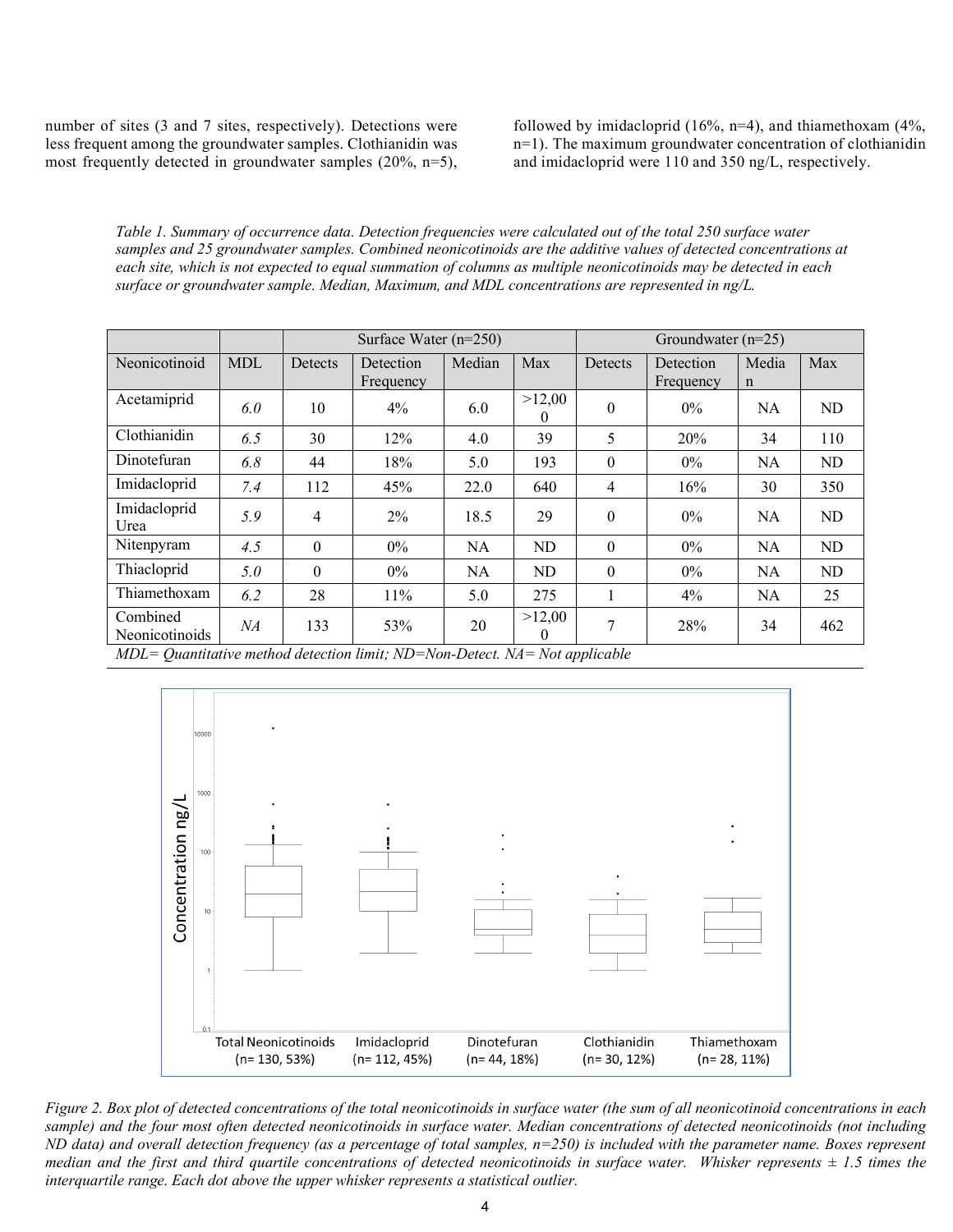#### **Potential for Toxic Impacts and Associated Risk**

The USEPA has recently updated individual neonicotinoid aquatic life benchmarks for both fish and aquatic invertebrates (Table 2) (USEPA, 2017). These benchmark values represent the acute and chronic concentrations below which pesticides are not expected to represent a risk of concern for aquatic life. Typically, the No Observed Adverse Effect Concentration (NOAEC) for a sensitive species is used to determine the benchmark. For example, the value of 10 ng/L is the EPA chronic aquatic life benchmark for imidacloprid. This value is the 28-day NOAEC for the mayfly species, *Caenis horaria*, exposed to imidacloprid (Roessink et al., 2013). EPA also recommends an imidacloprid acute toxicity benchmark for invertebrates of 385 ng/L (USEPA, 2017). Aquatic life benchmarks are a useful screening tool to determine if a waterbody should be investigated further for chemicals of concern, but do not necessarily indicate that adverse effects are occurring (USGS, 2019). Several of these benchmarks were exceeded based on the detected concentrations in the current study (Table 2) and may warrant site specific reviews to determine impacts. Imidacloprid exceeded the EPA chronic benchmark concentration for invertebrates in 86 surface water samples (from 60 of the 127 sites; 34 were over once and 26 were over both times sampled) (Figure 3), suggesting that there may be impacts to sensitive species if they are exposed to these concentrations for an extended period of time. Other benchmarks have been proposed by several sources, including Morrissey et al. (2015). Morrissey et al. conducted a robust literature review on neonicotinoid occurrence and toxicity spanning 12 invertebrate orders. Using probabilistic approaches (species sensitivity distributions), the authors recommended an acute ecological threshold of 200 ng/L and a chronic aquatic threshold of 35 ng/L for total neonicotinoid concentrations. These presented values are different than EPA's due to differences in methodology.

Table 2. Invertebrate benchmark toxicity value comparison and surface water exceedances for five detected neonicotinoids. Total samples = 250

|                                                                |         | Value $(ng/L)$           |                          |                          |     |                          |                          | Number of Exceedances    |              |           |     |          |     |
|----------------------------------------------------------------|---------|--------------------------|--------------------------|--------------------------|-----|--------------------------|--------------------------|--------------------------|--------------|-----------|-----|----------|-----|
| Source                                                         |         | Ace                      | C1 <sub>o</sub>          | $Dim*$                   | Imd | Thx                      | Tot                      | Ace                      | Clo          | Din       | Imd | Thx      | Tot |
| <b>USEPA</b><br>Aquatic Life<br>Benchmarks<br>(USEPA,<br>2017) | Acute   | 10,500                   | 11,000                   | $\blacksquare$           | 385 | 17,500                   | $\overline{\phantom{a}}$ |                          | $\mathbf{0}$ | NA        |     | $\theta$ |     |
|                                                                | Chronic | 2,100                    | 50                       | $\overline{\phantom{a}}$ | 10  | 740                      | $\overline{\phantom{a}}$ |                          | $\mathbf{0}$ | <b>NA</b> | 86  | $\theta$ |     |
| Morrissey et<br>al. $(2015)$                                   | Acute   | $\overline{\phantom{0}}$ | $\overline{\phantom{0}}$ |                          |     | $\overline{\phantom{a}}$ | 200                      | $\overline{\phantom{a}}$ |              |           |     |          | 4   |
|                                                                | Chronic | -                        | $\blacksquare$           |                          |     | $\overline{\phantom{a}}$ | 35                       | $\overline{\phantom{0}}$ |              |           |     |          | 53  |

*Ace = Acetamiprid; Clo = Clothianidin; Din = Dinotefuran; Imd = Imidacloprid; Thx = Thiamethoxam; Tot = Total Neonicotinoids; "-" = Not applicable. \*USEPA provides acute and chronic values of > 484,150,000 ng/L and > 95,300,000, respectively. Due to the uncertainty associated with these values they are omitted from the table.*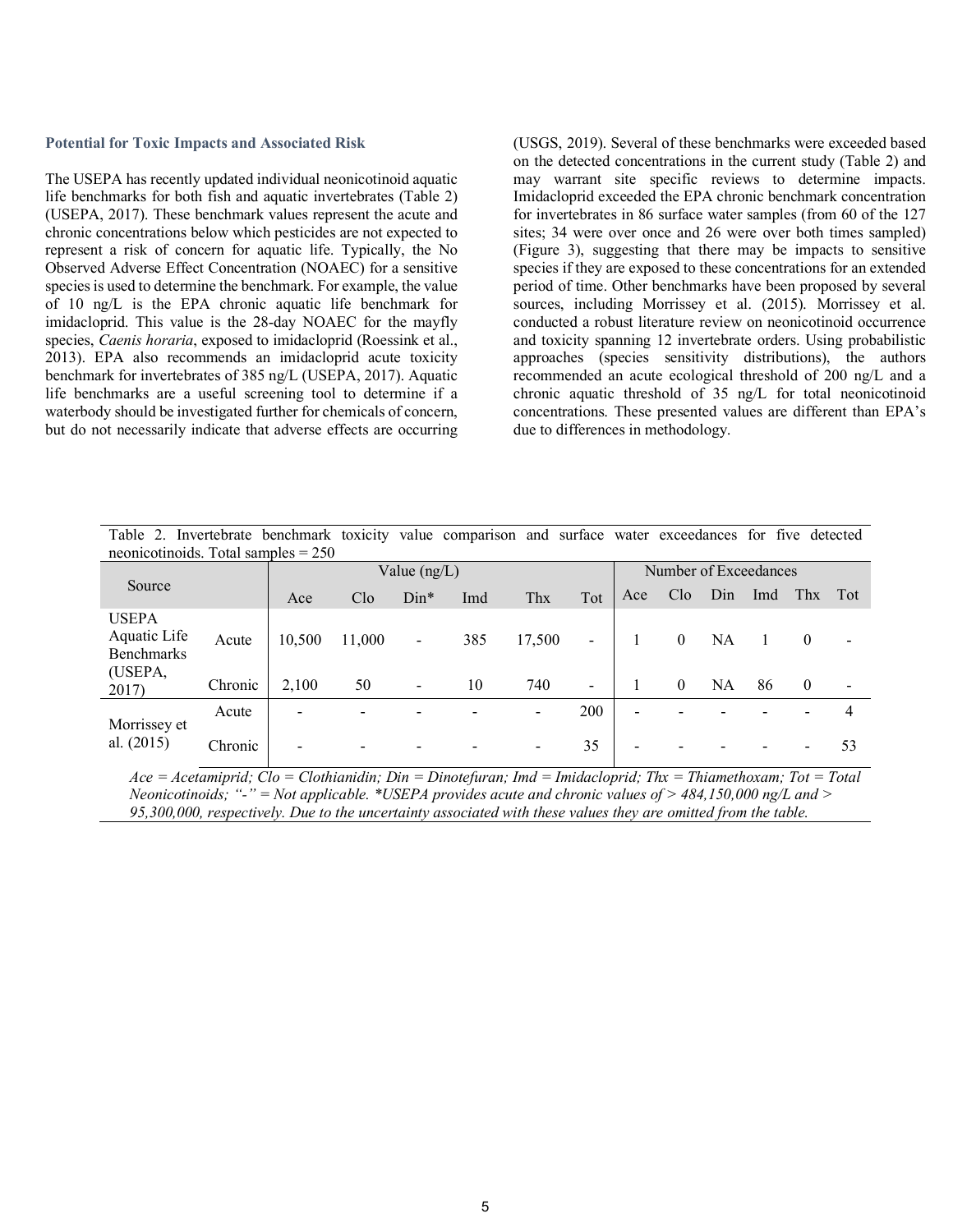

*Figure 3. Box plots of detected concentrations of Imidacloprid in surface water by month, with overall detection frequency and USEPA acute and chronic toxicity benchmarks for invertebrates also graphed. Boxes represent median and the first and third quartile concentrations of detected neonicotinoids in surface water. Whisker represents ± 1.5 times the interquartile range. Each dot represents a single measurement, and horizontal dots represent multiple measurements at that concentration. The orange line at 10 ng/L is the EPA chronic toxicity benchmark and the red line at 385 ng/L is the imidacloprid acute toxicity benchmark for aquatic invertebrates (USEPA, 2017).*

#### **Discussion**

Neonicotinoid occurrence in this study is consistent with reported occurrence data from elsewhere in North America. Hladik et al. (2018) found at least one neonicotinoid in 74% of surface water samples from Great Lakes tributaries. Imidacloprid was their most commonly detected neonicotinoid (53% of samples) and was also the most prevalent neonicotinoid detected in the surface water samples of this study (45% of samples). This is not surprising considering imidacloprid is the most frequently detected and used neonicotinoid in New Jersey (NJDEP, n.d.) and North America, based on usage patterns compiled by USGS (n.d.a).

Median concentrations of neonicotinoids were also comparable to other studies. Median concentrations of the detected neonicotinoids in surface water ranged from 4 ng/L for clothianidin to 22 ng/L for imidacloprid in this study. Hladik et al. (2018) reported median concentrations of 2 - 27 ng/L for clothianidin and 2.2 - 10.3 ng/L for imidacloprid. The study by Hladik et al. evaluated medians based on watershed-wide sampling, providing a range of values. In another study by Hladik et al. (2014), clothianidin was detected in 75% (max: 257 ng/L; median: 8.2 ng/L) of stream samples from the Midwest associated with corn and soybean production. Other detection data from Hladik et al. (2014) included thiamethoxam (47% detection, max: 185 ng/L; median: <2 ng/L) and imidacloprid (23% detection, max: 42.7 ng/L; median:  $\langle 2 \text{ ng/L}}$ .

Previously in New Jersey, USGS sampled for imidacloprid at two new sites in Bergen County as part of its Northeast Stream Quality Assessment. Imidacloprid was detected in nearly 90% of samples at both Saddle River at Ridgewood and a tributary of Ho-Ho-Kus

Brook in 2016, with 30% of recorded values exceeding EPA's chronic aquatic life benchmark value of 10 ng/L (USGS, n.d.b). These sites sampled suburban areas where lawn care is theorized to be the primary source of imidacloprid. Data from this 2016 study and the current study suggest that neonicotinoid use in New Jersey is resulting in stream levels high enough to negatively impact aquatic ecosystems.

Bradford et al. (2018) studied the presence of neonicotinoids in Central Wisconsin ground water and detected clothianidin most frequently in their study (13%), followed by imidacloprid (11%), and thiamethoxam (9%). In their study, Bradford et al. conducted more extensive sampling over a longer period of time (2011-2017) but results are similar to this study's groundwater results in regard to detection frequency (clothianidin 20%, imidacloprid 16%, thiamethoxam 4%). Additional investigation into use patterns and environmental degradation is needed to understand the seemingly elevated prevalence of clothianidin in groundwater relative to other neonicotinoids.

#### **Conclusions**

Overall detection frequencies and concentrations of neonicotinoids from this New Jersey based sampling event appears consistent with other studies from North America. Imidacloprid concentrations exceeded EPA's chronic aquatic life benchmark of 10 ng/L in 86 surface water samples (34% of the total) at 60 unique sites. These concentrations are high enough to warrant further investigation into how neonicotinoid exposure relates to other risk factors in the environment including other chemical stressors and habitat suitability. Repeated water sampling and assessments of the macroinvertebrate communities are critical to evaluate chronic risk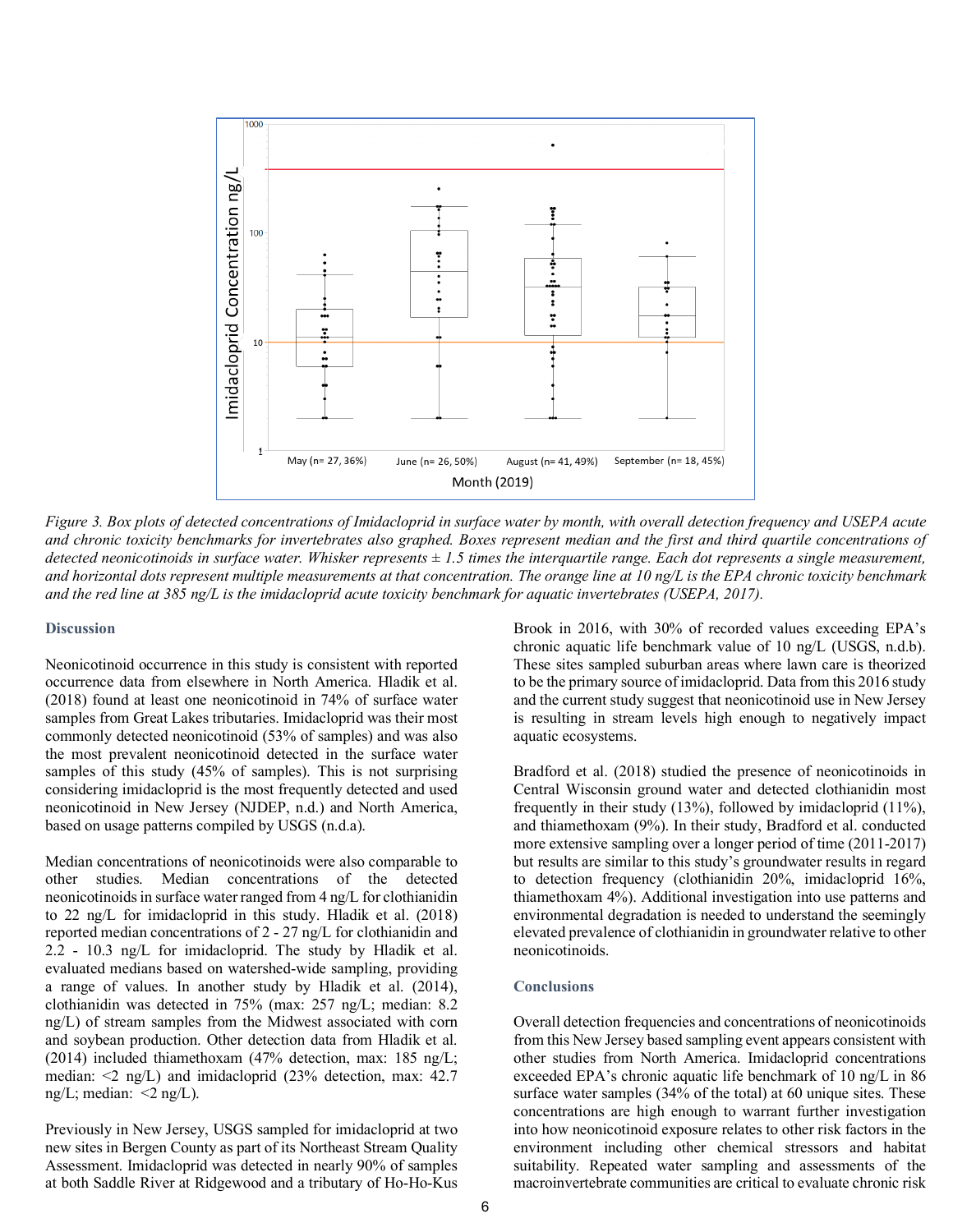to sensitive organisms like the mayfly. Neonicotinoids are water soluble, and some degrade relatively rapidly compared to other pollutants of concern including other pesticides and traditional persistent, bioaccumulative, and toxic (PBT) compounds. Sitespecific factors including the fate and transport of the active ingredient(s), what aquatic species are present (based on gradient and habitat type), and the potential mode of action (for toxicity) are all important to understand when evaluating the overall risk of these pesticides in New Jersey. The fate and transport of pesticides will vary due to changes in meteorological conditions, run-off characteristics, methods of application, and degradation rates of active ingredient in the environment (USEPA, 2004).

#### **References**

- Berheim, E. H., Jenks, J. A., Lundgren, J. G., Michel, E.S., Grove, D., and Jensen, W.F. 2019. Effects of neonicotinoid insecticides on physiology and reproductive characteristics of captive female and fawn white-tailed deer. Sci Rep. 9(1):4534. Retrieved fro[m https://go.nature.com/2Q1I9Zf.](https://go.nature.com/2Q1I9Zf)
- Bradford B. Z., Huseth A. S., Groves R. L. 2018. Widespread detections of neonicotinoid contaminants in central Wisconsin groundwater. PLoS ONE. 13(10):e0201753. Retrieved from [https://doi.org/10.1371/journal.pone.0201753.](https://doi.org/10.1371/journal.pone.0201753)
- Chensheng, L. U., Warchol, K. M., and Callahan, R. A. 2014. Sub-lethal exposure to neonicotinoids impaired honey bees winterization before proceeding to colony collapse disorder. Bulletin of Insectology. 67(1):125-130. Retrieved from https://www.biokontroll.hu/wpcontent/uploads/2015/02/vol67-2014-125-130lu.pdf Accessed June 23, 2020.
- Cimino, A. M., Boyles, A. L., Thayer, K. A., and Perry, M. J. 2017. Effects of neonicotinoid pesticide exposure on human health: a systematic review. Environmental Health Perspectives. 125(2):155-162.
- Craddock, H. A., Huang, D., Turner, P. C., Quirós-Alcalá, L., and Payne-Sturges, D. C. 2019. Trends in neonicotinoid pesticide residues in food and water in the United States, 1999– 2015. Environmental Health, 18(1):7.
- Dively, G. P., Embrey, M. S., Kamel, A., Hawthorne, D. J., and Pettis, J. S. 2015. Assessment of chronic sublethal effects of imidacloprid on honeybee colony health. PLoS One. 10(3):e0118748
- Douglas, M. R. and Tooker, J. F. 2015. Large-scale deployment of seed treatments has driven rapid increase in use of neonicotinoid insecticides and preemptive pest management in US field crops. Environmental Science & Technology. 49(8):5088-5097. Retrieved from [https://pubs.acs.org/doi/abs/10.1021/es506141g,](https://pubs.acs.org/doi/abs/10.1021/es506141g) Accessed 6/12/2020.

Future studies should include more frequent samples and focus on sites with a greater perceived risk, such as those with repeated exceedances of chronic benchmarks and high-quality habitats to determine if neonicotinoids are a driving risk factor to aquatic invertebrates in New Jersey.

#### **Acknowledgements**

We thank the Bureau of Freshwater and Biological Monitoring and the USGS NJ Water Science Center for their assistance in collection of all surface water samples.

- Eng, M. L., Stutchbury, B. J. M., and Morrissey, C. A. 2017. Imidacloprid and chlorpyrifos insecticides impair migratory ability in a seed-eating songbird. Scientific Reports. 7:15176. doi:10.1038/s41598-017-15446-x
- European Commission. 2020. Neonicotinoids. Retrieved from [https://ec.europa.eu/food/plant/pesticides/approval\\_active\\_su](https://ec.europa.eu/food/plant/pesticides/approval_active_substances/approval_renewal/neonicotinoids_en) [bstances/approval\\_renewal/neonicotinoids\\_en.](https://ec.europa.eu/food/plant/pesticides/approval_active_substances/approval_renewal/neonicotinoids_en) (Accessed June 22, 2020).
- European Union (EU). 2018. Commission Implementing Regulation (Eu) No 485/2013 of 24 May 2013. Available from [http://data.europa.eu/eli/reg\\_impl/2013/485/2018-12-](http://data.europa.eu/eli/reg_impl/2013/485/2018-12-19) [19.](http://data.europa.eu/eli/reg_impl/2013/485/2018-12-19)
- Gibbons, D., Morrissey, C., and Mineau, P. 2015. A review of the direct and indirect effects of neonicotinoids and fipronil on vertebrate wildlife. Environ Sci Pollut R. 22:103–118.
- Greatti, M., Sabatini, A. G., Barbattini, R., Rossi, S., and Stravisi, A. 2003. Risk of environmental contamination by the active ingredient imidacloprid used for corn seed dressing. Preliminary results. Bull. Insectol. 56:69– 72
- Hallmann, C. A., Foppen, R. P. B., van Turnhout, C. A. M., De Kroon, H., and Jongejans, E. 2014. Declines in insectivorous birds are associated with high neonicotinoid concentrations. Nature. 511:341-343[. https://doi.org/10.1038/nature13531.](https://doi.org/10.1038/nature13531)
- Hladik, M. L., Corsi, S. R., Kolpin, D. W., Baldwin, A. K., Blackwell, B. R., and Cavallin, J. E. 2018. Year-round presence of neonicotinoid insecticides in tributaries to the Great Lakes, USA. Environmental Pollution. 235:1022-1029.
- Hladik, M. L., Kolpin, D. W., and Kuivila, K. M. 2014. Widespread occurrence of neonicotinoid insecticides in streams in a high corn and soybean producing region, USA. Environmental Pollution. 193:189-196.
- Hladik, M. L., and Calhoun, D. L. 2012. Analysis of the herbicide diuron, three diuron degradates, and six neonicotinoid insecticides in water–method details and application to two Georgia streams. USGS Scientific Investigations Report 2012-5206. [https://doi.org/10.3133/sir20125206.](https://doi.org/10.3133/sir20125206)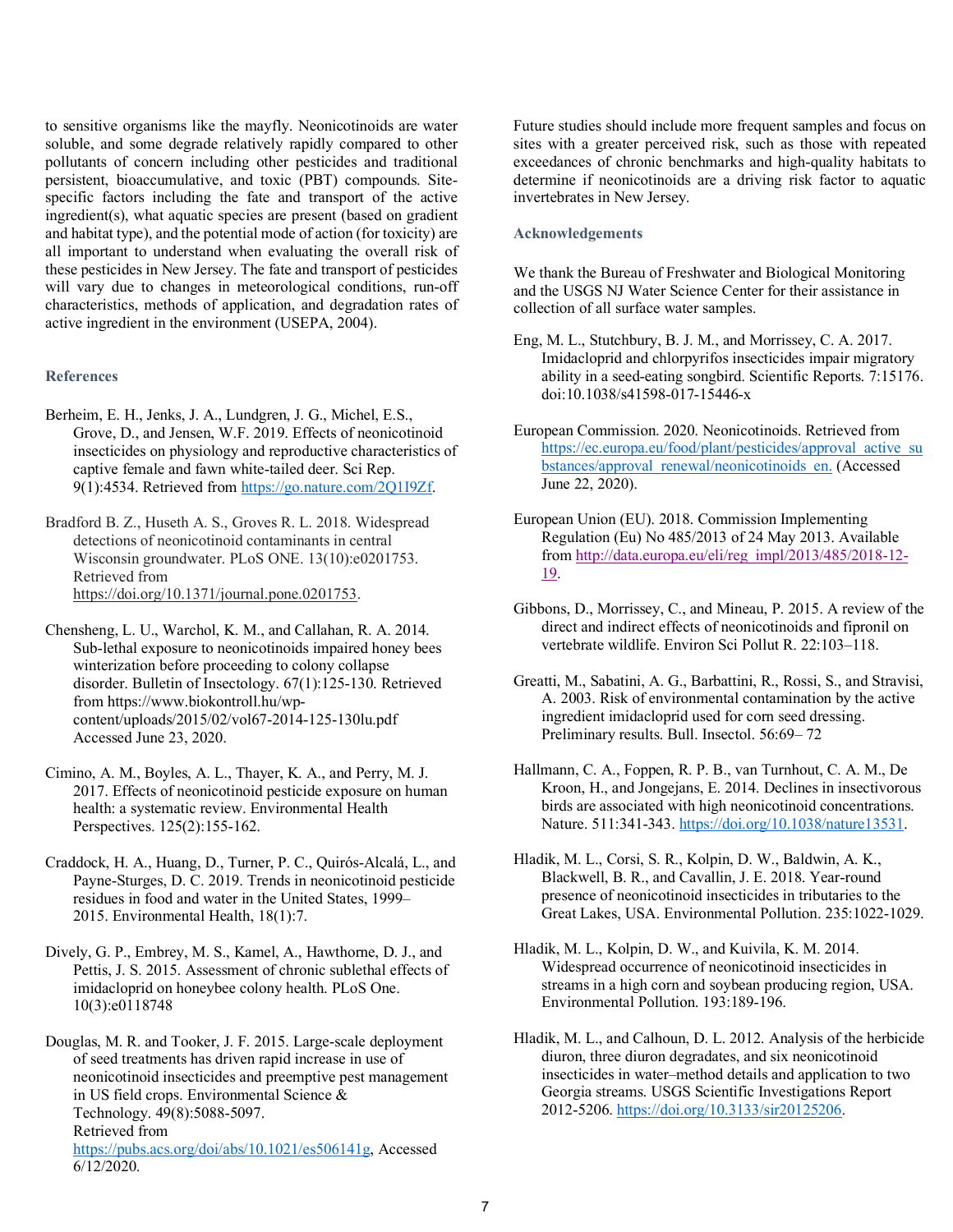Klarich, K. L., Pflug, N. C., DeWald, E. M., Hladik, M. L., Kolpin, D. W., Cwiertny, D. M., and LeFevre, G. H. 2017. Occurrence of neonicotinoid insecticides in finished drinking water and fate during drinking water treatment. Environmental Science & Technology Letters. 4(5):168-173.

Kuechle, K. J., Webb, E. B., Mengel, D., & Main, A. R. 2019. Factors influencing neonicotinoid insecticide concentrations in floodplain wetland sediments across Missouri. Environmental science & technology. 53.18: 10591-10600.

MD House Bill 605. 2015. "Agriculture = Neonicotinoid Pesticide – Labeling Requirement (Pollinator Protection Act of 2015). Introduced and read first time: Feb 12, 2015. http://mgaleg.maryland.gov/2015RS/bills/hb/hb0605f.pdf.

Mineau, Pierre. 2019. Written Testimony of Pierre Mineau in Support of Senate Bill 2288 – Impact of Neonicotinoid Insecticides on Aquatic Ecosystems and Need for Protections in New Jersey. June 6, 2019.

Morrissey, C. A., Mineau, P., Devries, J. H., Sanchez-Bayo, F., Liess, M., Cavallaro, M. C., and Liber, K. 2015. Neonicotinoid contamination of global surface waters and associated risk to aquatic invertebrates: a review. Environment international. 74:291-303.

NJDA (New Jersey Department of Agriculture). 2018. 2018 Annual Report and Agricultural Statistics. Available at [https://www.nj.gov/agriculture/pdf/2018Annual%20ReportFI](https://www.nj.gov/agriculture/pdf/2018Annual%20ReportFINAL.pdf) [NAL.pdf.](https://www.nj.gov/agriculture/pdf/2018Annual%20ReportFINAL.pdf)

Pollinator Partnership. n.d. List of Pollinated Food, Retrieved from<https://www.pollinator.org/list-of-pollinated-food> (accessed June 4, 2019).

NJDEP. n.d. Pesticide Use Reports. Retrieved from [https://www.nj.gov/dep/enforcement/pcp/pcp-pubs.htm](about:blank) Accessed 3/26/2020).

Nowell, L. H., Moran, P. W., Schmidt, T. S., Norman, J. E., Nakagaki, N., Shoda, M. E., Mahler, B. J. Van Metre, P. C., Stone, W. W., Sandstrom, M. W., and Hladik, M. L. 2018. Complex mixtures of dissolved pesticides show potential aquatic toxicity in a synoptic study of Midwestern U.S. streams. Science of the Total Environment. 613-614:1469- 1488. [http://doi.org/10.1016/j.scitotenv.2017.06.156.](http://doi.org/10.1016/j.scitotenv.2017.06.156) 

Pisa, L., Goulson, D., Yan, E. C., Gibbons, D., Sanchez-Bayo, F., Mitchell, E., van der Sluijs, J., MacQuarrie, C., Giorio, C., Long, E. Y., McField, M., Bijleveld van Lexmond, M., and Bonmatin, J. M. 2017. An update of the world integrated assessment (WIA) on systemic insecticides. Part 2: impacts on organisms and ecosystems. Environ Sci Pollut Res. 1-49. Available at [https://doi.org/10.1007/s11356-017-0341-3.](https://doi.org/10.1007/s11356-017-0341-3)

Roessink, I., Merga, L. B., Zweers, H. J., and Van den Brink, P. J. 2013. The neonicotinoid imidacloprid shows high chronic toxicity to mayfly nymphs. Environmental Toxicology and Chemistry. 32(5):1096-1100.

State of Connecticut. 2016. Substitute Senate Bill No. 231, Public Act No. 16-17, Approved May 6, 2016.

Stokstad, E. 2013. Pesticides Under Fire for Risks to Pollinators. Science. 340(6133):674–76. doi:10.1126/science.340.6133.674. PMID 23661734.

Tapparo, A., Marton, D., Giorio, C., Zanella, A., Solda, L., Marzaro, M., Vivan, L., and Girolami, V. 2012. Assessment of the environmental exposure of honeybees to particulate matter containing neonicotinoid insecticides coming from corn coated seeds. Environ. Sci. Technol. 46(5):2592-2599. https://doi.org/10.1021/es2035152.

USEPA. 2004. Overview of the Ecological Risk Assessment Process in the Office of Pesticide Programs, U.S. Environmental Protection Agency Retrieved from https://www.epa.gov/sites/production/files/2014- 11/documents/ecorisk-overview.pdf.

USEPA. 2016. Definition and Procedure for the Determination of the Method Detection Limit, Revision 2. United States Environmental Protection Agency. Retrieved from [https://www.epa.gov/sites/production/files/2016-](https://www.epa.gov/sites/production/files/2016-12/documents/mdl-procedure_rev2_12-13-2016.pdf) [12/documents/mdl-procedure\\_rev2\\_12-13-2016.pdf](https://www.epa.gov/sites/production/files/2016-12/documents/mdl-procedure_rev2_12-13-2016.pdf)

USEPA. 2017. Aquatic Life Benchmarks, Office of Pesticide Programs. United States Environmental Protection Agency. Retrieved from [https://www.epa.gov/pesticide-science-and](https://www.epa.gov/pesticide-science-and-assessing-pesticide-risks/aquatic-life-benchmarks-and-ecological-risk#aquatic-benchmarks)[assessing-pesticide-risks/aquatic-life-benchmarks-and](https://www.epa.gov/pesticide-science-and-assessing-pesticide-risks/aquatic-life-benchmarks-and-ecological-risk#aquatic-benchmarks)[ecological-risk#aquatic-benchmarks.](https://www.epa.gov/pesticide-science-and-assessing-pesticide-risks/aquatic-life-benchmarks-and-ecological-risk#aquatic-benchmarks)

USGS, n.d.a. National Water-Quality Assessment (NAWQA) Project, Estimated Annual Agricultural Pesticide Use Maps. Retrieved from https://water.usgs.gov/nawqa/pnsp/usage/maps/ (Accessed 3/24/2020).

USGS. n.d.b. Regional Stream Quality Assessment, The Northeast Stream Quality Assessment Retrieved from https://webapps.usgs.gov/RSQA/#!/region/NESQA; Query for Imidacloprid in Ho-ho-kus Brook https://nwis.waterdata.usgs.gov/nwis/qwdata/?site\_no=01391 000&agency\_cd=USGS&param\_group=OPE&format=rdb and query for Imidacloprid in Saddle River Retrieved from https://nwis.waterdata.usgs.gov/nwis/qwdata/?site\_no=01390 500&agency cd=USGS&param group=OPE&format=rdb.

USGS. 2019. (last updated). Water-Quality Benchmarks for Contaminants. Retrieved from https://www.usgs.gov/mission-areas/waterresources/science/water-quality-benchmarkscontaminants?qtscience center objects=0#characteristicsandlimitations. Vermont General Assembly. 2019. H.205 (Act 35), "An act